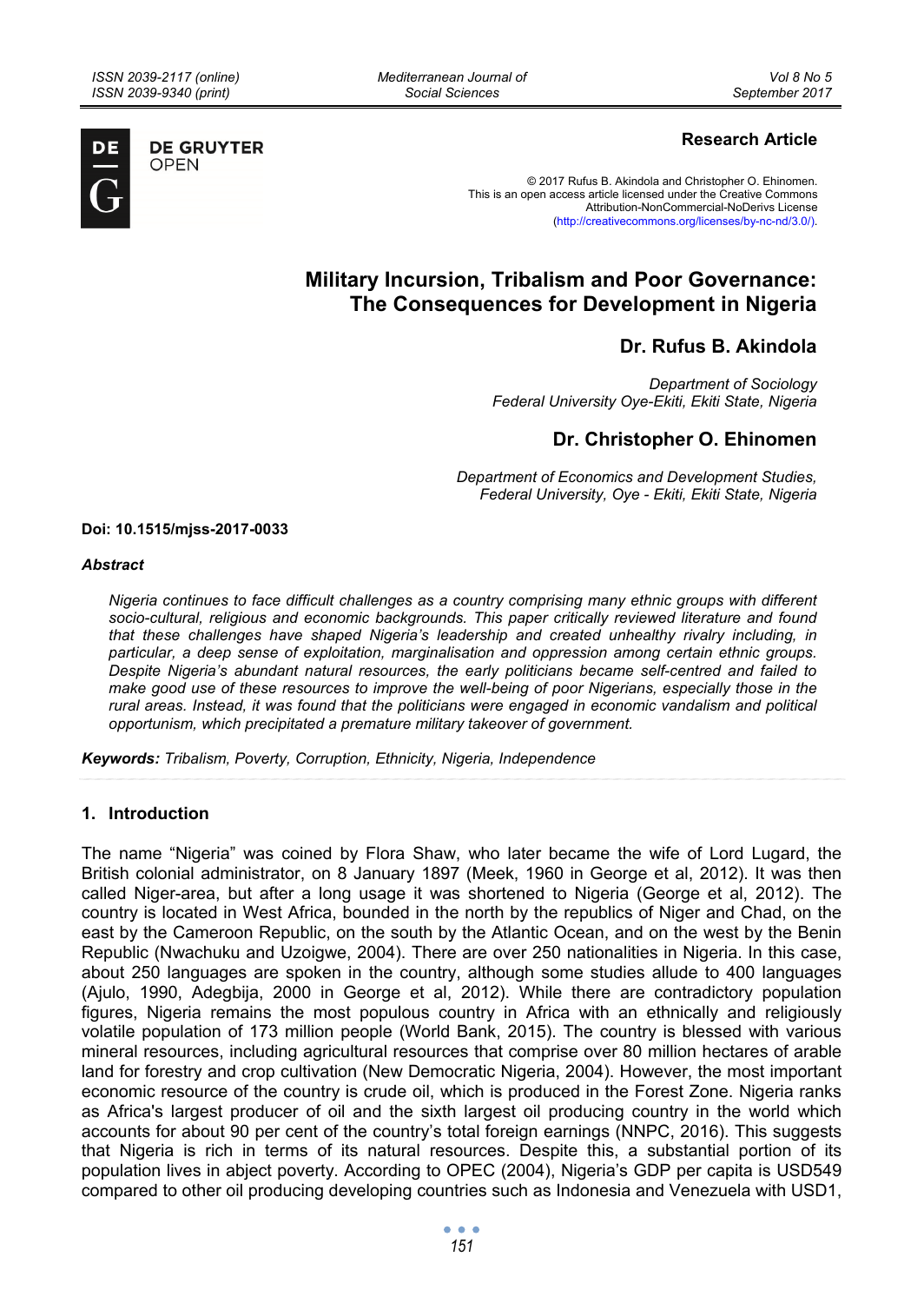187 and USD4, 050 respectively.

#### **2. Methodology**

An extensive and critical review of literature was conducted to meet the data requirements of the study. In particular, the review focused on text books, academic journal articles, past studies and government's publications.

### **3. Nigeria's Transition from Colonisation to Political Independence**

As briefly reflected in the introduction above, the British created Nigeria in 1914 as a modern political entity. This, according to Falola (1999), was part of European partition of Africa that began in the last quarter of the nineteenth century. Like most sub-Saharan nations, Nigeria carries the burden of a difficult history (Unegbu, 2003). Political historians believe that Nigeria was an artificial creation given the complex diversity in religion, ethnicity and politics. Unegbu (2003), for example, explains that the diverse peoples who make up the present-day Nigeria were brought together in one country not from any desire on their part for a union, but solely by the will, and for the administrative convenience, of their colonial masters. Others like Tyler (2006) believe Nigeria was meant to serve British economic interests. Nevertheless, the British administrative strategy, which saw Nigeria divided into three zones, made it easy to rule through an indirect rule system and existing political institutions.

According to Unegbu (2003), the dominant ethnic group in the north is the Hausa-Fulani, most of who are Muslim and predominantly farmers. Unegbu further argues that the Yoruba people are predominant in the south-west with about half Christian and half Muslim, while the predominantly Catholic Igbo are the largest ethnic group in the south-east. A major implication of grouping the major ethnic groups, as noted earlier, has been that politically unrelated and diverse populations were brought together and forced to coexist. Despite the fact that the majority of the country's population is black, history has proven that in terms of ideology and principles, the different groups do not relate to one another (Falola, 1999). This poses serious implications for leadership and national development as cohesion is often elusive.

The major differences among the ethnic groups are also the focus of New African Yearbook (1994). It argues that the result of the British experiment was that at independence, Nigeria was effectively three nations, politically and economically. Not surprisingly, there has always been the fear of one group's domination over another, and this has remained a threat to the unity of Nigeria to date. For example, because of its size and numerical superiority, the northern region, which is populated by the Hausa-Fulani, tends to occupy a position of political dominance that enables it to benefit from the flow of oil revenue, which do not originate in that region (Tyler, 2006, Rubin et al., 1998). The domination appears to create a sense of marginalisation, oppression and exploitation among the remaining ethnic groups. This precipitated the assertion made by Herbst (1996) that the complex ethnic divisions of the country, coupled with religious polarisation between Muslims and Christians has meant that, from independence, Nigerian governments have had to engage in balancing acts aimed at allaying fears of ethnic domination and religious expansionism. The underpinning lies in the fact that, whoever holds the presidency usually faces a dilemma: either let the country break up, or use violence to hold it together (Tyler, 2006). This also has major implications for social and economic planning for the country. For example, instead of concentrating on policies that address the provision of basic services and infrastructure, governments have been preoccupied with how to deal with ethnic and religious tension.

In 1959, however, Federal elections were held which culminated in independence on October 1, 1960. As at this date, Nigeria was thought to be destined for prosperity, politically and economically. But the hopes that attended the independence rapidly evaporated as Nigeria's political and economic fortunes began to decline (Nwachukwu and Uzoigwe, 2004). A major factor was the nature of politics in the years 1960-1966 which were intricate and complex. According to New African Yearbook (1994), competition for political office was fierce and ruthless since control of the state apparatus was the only means of acquiring economic power. Further, the competition led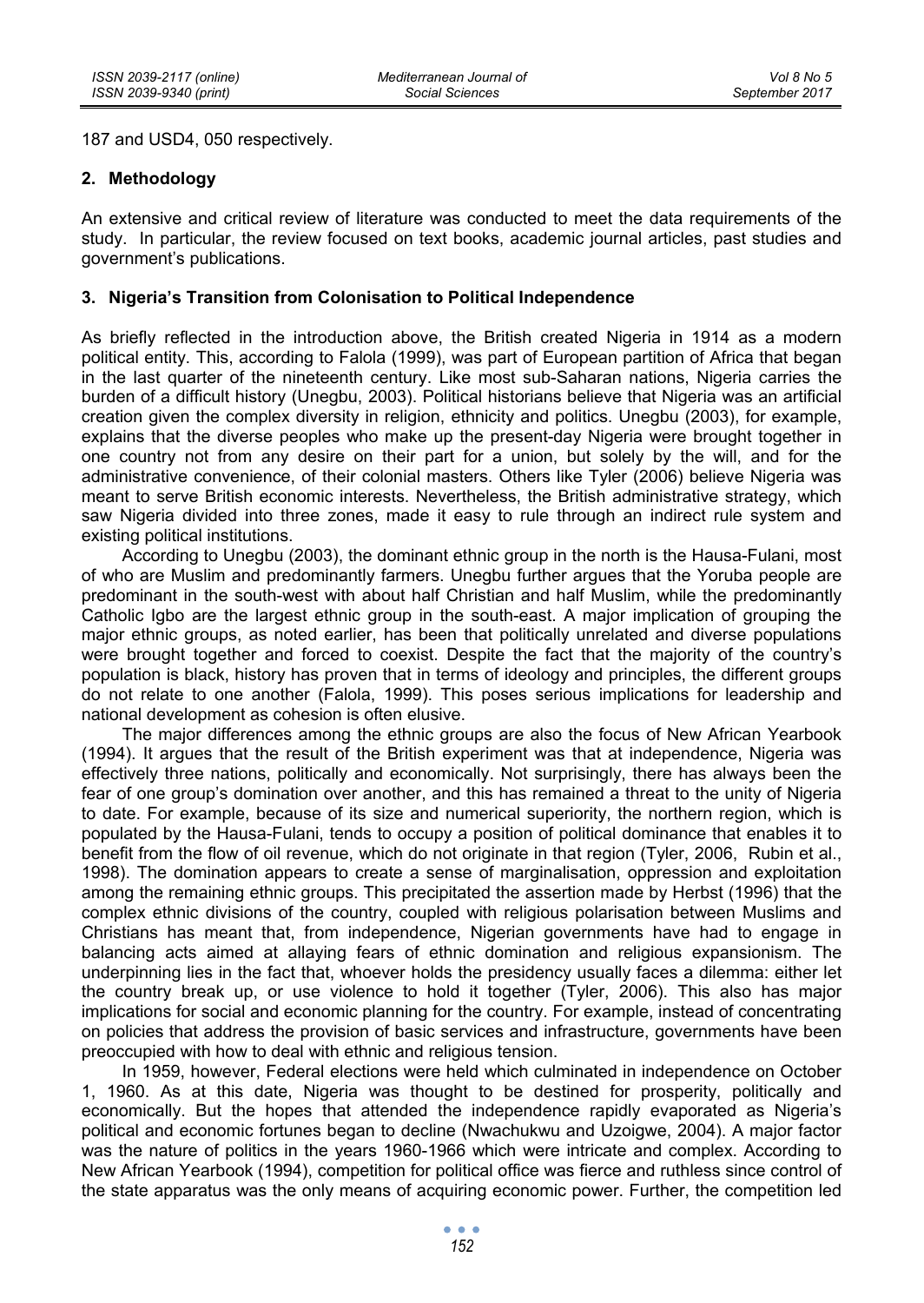| ISSN 2039-2117 (online) | Mediterranean Journal of | Vol 8 No 5     |
|-------------------------|--------------------------|----------------|
| ISSN 2039-9340 (print)  | Social Sciences          | September 2017 |

to total corruption that pervaded public life because the elite's ambition was to acquire wealth by any means possible. The lack of concern for the interests of the poor resulted in serious social inequality (New African Yearbook, 1994). There were those who were relatively well-off because of their access to important resources and those who could not benefit from growth because they lacked the resources to improve their productive assets. It is not surprising that Adewale (2004) postulated that the rural people were mostly affected, as there was limited access to basic services, such as health care, safe drinking water and education.

The corrupt practices of the early politicians led to the first military takeover of government in 1966. Interestingly and according to Osoba (1996) in George et al (2012), this first military coup appeared to set the agenda of military rule in Nigeria as a corrective form of governance against corruption and indiscipline and in favour of restoration of democracy and justice. As expected, the intervention was greeted with jubilation because most Nigerians saw it as a major relief from corruption and nepotism. For example, the United Labor Congress welcomed the coup by asserting that it would aid the struggle of all true patriots against economic and social injustice, political fraud, tribalism and nepotism (Nwachuku and Uzoigwe, 2004). However, the army, which later became a major political player, was far from being the saviour Nigerians had hoped for. Its intervention in politics led to a bloody civil war between 1967 and 1970 and was instrumental to Nigeria's socioeconomic crisis (New African Yearbook, 1994). In the 56 years of Nigeria's independence, approximately 30 years of this have been under military dictatorships, which were characterised by lack of accountability and anti-democratic orientation (Falola, 1999; Nwagwu, 2002). Succinctly stated, Ojo (2009) observed that the Nigerian Army has struck on the following occasions: January 1966, July1966, July 1975, February 1976, December 1983, August 1985, April 1990, and November 1993 respectively. This, in effect, led to the collapse of the national economy as foreign investors closed their factories and offices and relocated to politically stable environments (Nwagwu, 2002). In fact, the poorly managed economy contributed to the high unemployment levels in the country to the extent that people with higher educational qualifications could not access gainful employment opportunities.

It is crystal clear, as Ehwarieme (2011) argues that the Nigerian civil war and the military's successful prosecution of that thirty-month war contributed to the military's sense of self-importance and provided the avenue for officers and men to interact more with the rest of society. This was done in ways that reduced the social distance between them and encouraged social and political alliances and networks that set the stage for coup making and wide acceptability of the resultant military regimes (Ehwarieme, 2011). In addition, the author explains that by successfully prosecuting the war to ''keep Nigeria one,'' the military came to see itself as the symbol of national unity and felt justified to intervene when electoral politics became violent and fractious. Accordingly, the military's stay in power exposed them to the pleasures of political power and opportunities for primitive capital accumulation (Nwachukwu and Uzoigwe, 2004).

### **4. The Structure of Nigeria**

It is imperative to state that Nigeria operates a federal system of government with a 36-state structure and a federal capital territory. While English is the official language, and is especially spoken amongst the intellectuals and educated population, as earlier indicated, there are many other ethnic dialects spoken by the majority of Nigerians (Ikpuk, 1995). In 1999, a new constitution was adopted and a peaceful transition to a democratically elected government was completed (World Bank, 2015). The new government embarked on economic reforms and also declared war on corruption. It is noteworthy that Nigeria has passed through complicated political periods. However, mismanagement of available resources through corrupt practices created and perpetuated poverty. Moreover, exploitation of ethnic and religious differences by Nigerian leaders contributed significantly to Nigeria's failure. This makes national unity difficult to achieve as most of Nigeria's political agendas are formulated along tribal lines (Umoren, 1996).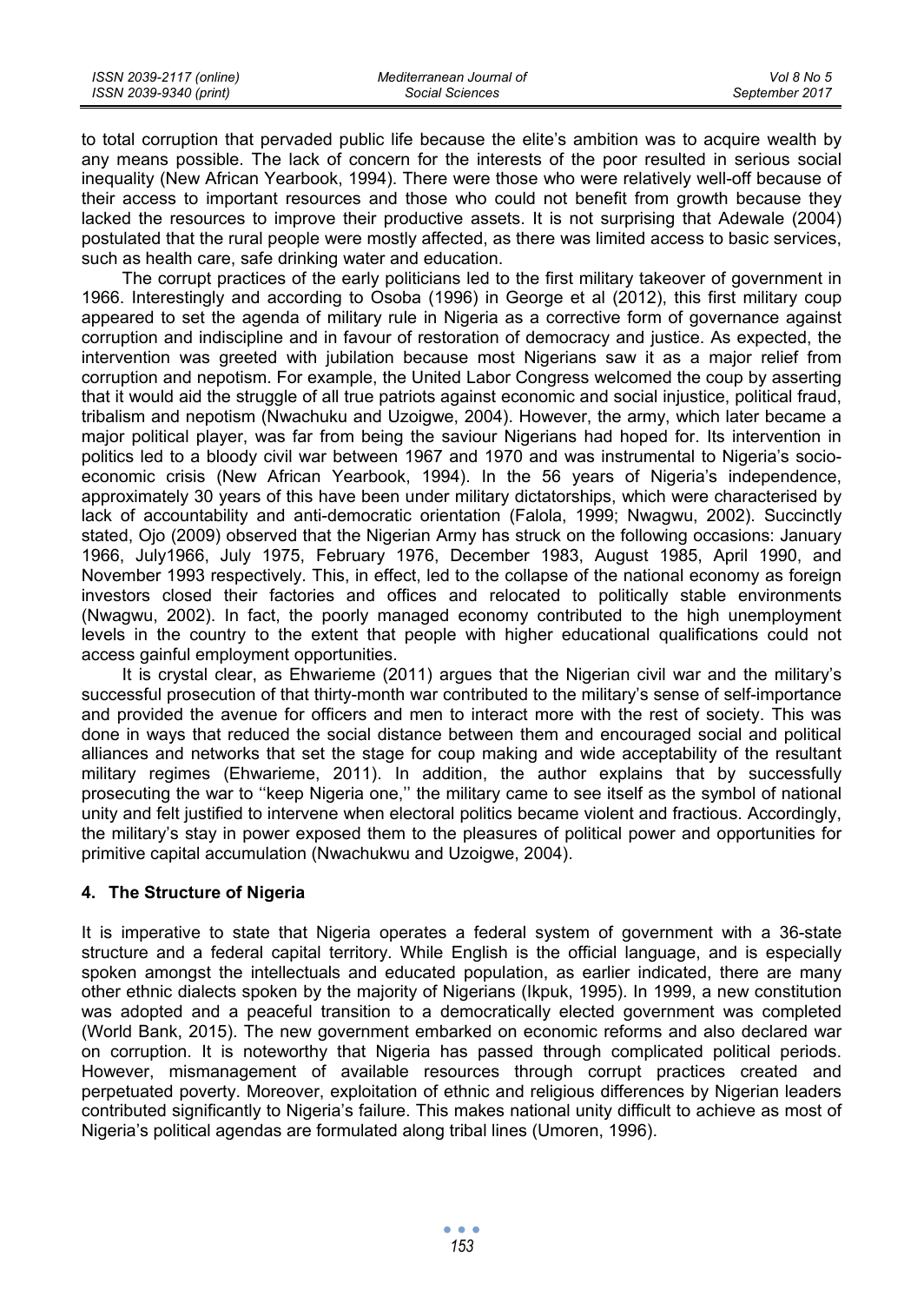#### **5. Economic Overview of Nigeria**

An analysis of the structure of the economy is a necessary precondition for understanding the genesis of poverty in Nigeria. In 1994, however, Jostein Gaarder stated in the African Business Magazine as follows:

*"An egg has the potentiality to become a chicken, but this does not mean that all chicken's eggs become chickens - many of them end up on the breakfast table as fried eggs, omelettes, or scrambled eggs, without ever having realised their potentiality" (p.34).* 

The above quote describes Nigeria's potential to achieve sustainable economic growth and development, especially given its rich and diversified resource base. However, Nigeria has been known to lack the ability to manage its available resources to overcome its lingering problems. This is evident in its economy, which, according to Ayiuche, 2000), has manifested a diversity of serious malfunctions such as a high degree of inflation, scarcity of essential and basic commodities and unemployment. The failure of past and present leaders to manage the country's wealth effectively and efficiently, and the obsession with oil, which diverted attention away from the rest of the economy, has been the major problem with the economy (Ayiuche, 2000, Nwachukwu and Uzoigwe, 2004).

Before the discovery of oil in the country, the basis of the national economy was mainly agrarian (Ali-Akpajiak and Pyke, 2006). At the time, most Nigerians were traditional farmers who, as Fadayomi (1988) explains, had access to land where they grew a variety of products with the use of traditional implements. Such products, which included cotton, cocoa, rubber, rice and palm oil, as Fadayomi further argues, were grown for both domestic consumption and for export. The emphasis was, therefore, not on food imports since the majority of the people were food sufficient. Nigeria effectively became a major exporter of agricultural commodities and also the second largest producer of cocoa in the global market (Falola and Olanrewaju, 1992). As the authors put it, agriculture was contributing nearly 60 per cent of the Gross Domestic Product (GDP) and more than 70 per cent of foreign exchange earnings, including employment, for over 70 per cent of the country's total labour force. This shows how agriculture contributed to the nation's foreign earnings and, importantly, to the development of the rural economy.

In spite of its contributions to the economy, successive governments failed to plough back some of the income derived from agriculture into the provision of basic infrastructure that support economic and social activities in rural areas. Moreover, one of the immediate priorities of the government was to transform the industrial base of the economy in order to diversify away from the traditional agrarian economy (Ali-Akpajiak and Pyke, 2006). In this case, the post-independence industrialisation was financed largely by export taxes through the operation of the marketing boards (Fadayomi, 1988). The mining industry, which was characterised by an undue reliance on oil exportation in the 1970s, became dominant thereby demonstrating the rising significance of other sectors as the share of agricultural products in total exports plummeted from over 70 per cent in 1960 to less than 2 per cent in 1999 (Africa Recovery, 1999).

Falola and Olanrewaju (1992) contend that the oil boom marked the beginning of an unprecedented turnaround in the nation's economy as spending on major development increased precipitously and heavy demand for construction labour encouraged migration of farm workers to towns and cities. Nigeria, once a major agricultural exporter and largely self-sufficient in food, according to the authors, became a net importer of agricultural commodities. Food became scarce, as small farmers, who previously were food sufficient, could no longer grow food due to lack of incentives (Fadayomi, 1988). Yet there was deterioration in rural infrastructure and farmers had no access to working capital. The discovery of oil was perceived as a major relief to the nation, not only because of its economic and social benefits, but also because of its importance to the government's pursuit of its development objectives (Falola and Olanrewaju, 1992). Among the eleven world leading members of the Organisation of the Petroleum Exporting Countries, the World Bank, 2015) shows Nigeria as the sixth largest oil exporter and during the last twenty-five years, as having earned more than USD 300 billion from oil exports. Nonetheless, there is widespread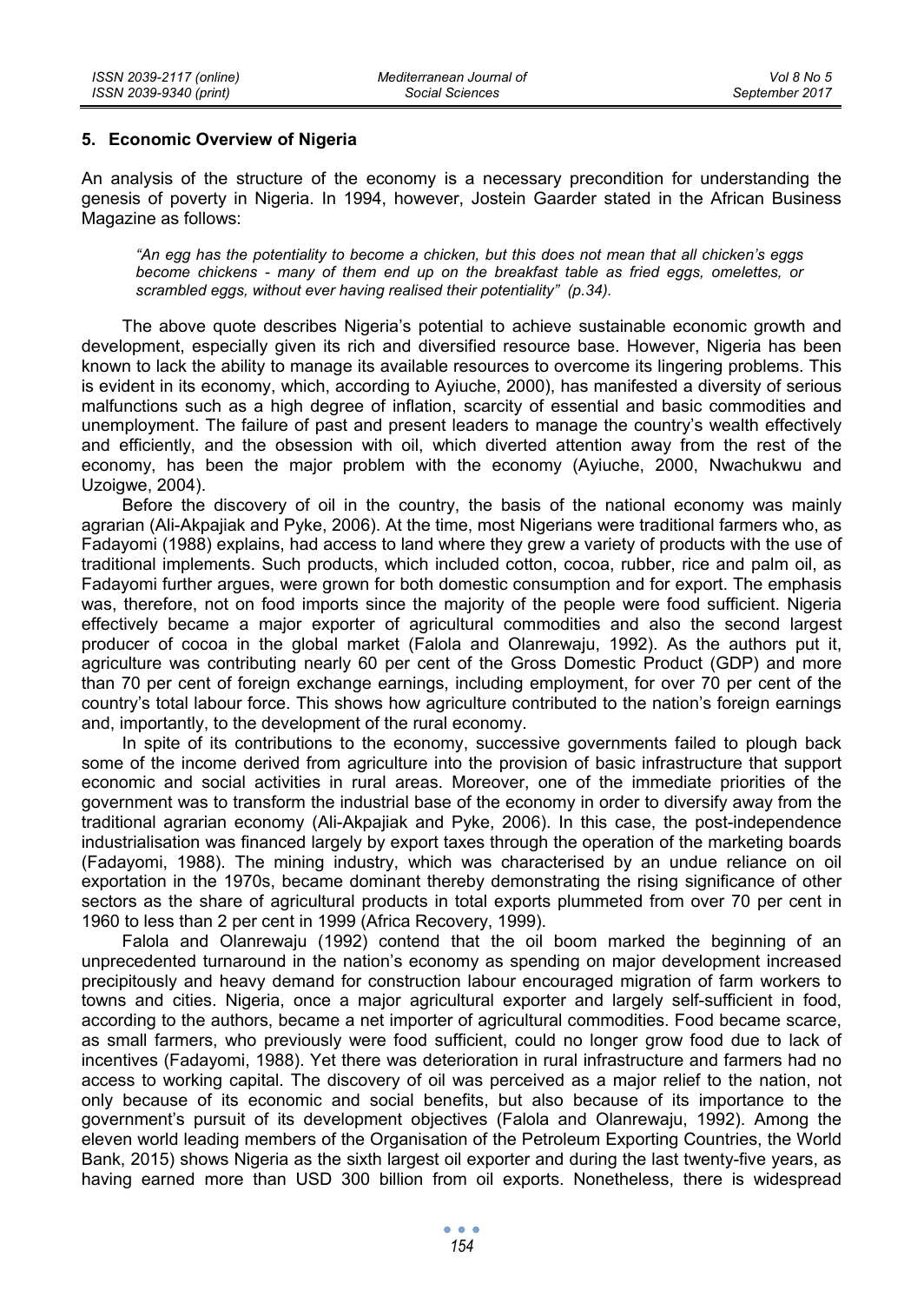| ISSN 2039-2117 (online) | Mediterranean Journal of | Vol 8 No 5     |
|-------------------------|--------------------------|----------------|
| ISSN 2039-9340 (print)  | Social Sciences          | September 2017 |

poverty in the country. An important development in 1982 was the decline in world oil prices. According to FOS (1996), the government considered this fall as temporary and continued borrowing from international creditors. Further rises in oil prices in subsequent years, however, resulted in growing foreign debt and increased poverty.

The misspending of oil revenues, which saw billions of dollars ending up in the personal accounts of politicians and the army, according to Okumadewa et al., 2002), laid the foundation for economic crises. This not only undermined Nigeria's development prospects and fuelled sharp rises in poverty, but also the prolonged years of military rule and the lack of a clear strategy to diversify the economy away from oil dependence, was a factor in the crisis (Okumadewa et al., 2002). If much of the natural resources were tapped resourcefully alongside oil production, Nigeria would have done well economically and socially (Umoren, 1996). After all, Ghana, Mauritania, Tanzania, and Uganda are examples of countries with civil order, political openness and sound economic management that have recorded improved economic performance and better outcomes for the poor (Mekay, 2002). This has not been the case in Nigeria because, as Okumadewa et al., (2002) further found in their study of Ill-being and insecurity in Nigeria, the sharp rises in poverty in the 1980s and 1990s were mostly fuelled by bad governance and political instability.

Access to basic infrastructure, arguably, is critical because it constitutes resources that are necessary for human development, which the UNDP (1997) defines as a "process of enlarging poor people's choices" (p.5). That is, creating the opportunity for people to effectively develop their potential. When people are not able to access these resources, then opportunities and choices most basic to human development are denied as are the opportunities to lead a long, healthy and creative life, and to enjoy a decent standard of living (UNDP, 1997). In addition, the UNDP suggests that individuals are denied the right to gain their own self-esteem, and the esteem of others in the society, due to serious limitations to their participation in social life. People with education, for example, have better chances of improving their health status while also increasing their earning potential, compared to those with little or no education whose opportunities and choices are limited. The ability of individuals to survive, therefore, depends on the availability of resources that can be used to improve their well-being in order to have improved life expectancy and reduced infant mortality.

Sen (1999) has consistently maintained that substantive freedoms are fundamental if individuals are to enjoy leading the kind of life they have reason to value. Sen's main argument is that what constitutes freedom includes not just money but also access to the means of achieving those things that individuals' desire. As noted earlier, adequate access to education and health care can provide the opportunity to meet other needs. The inability of individuals to access these essential services is the basis of Sen's conclusion that poverty must be seen as the deprivation of basic capabilities, rather than merely lowness of income. In other words, the well-being of individuals depends on certain levels of functioning. That is, how individuals can best achieve what they desire in life. For example, the ability of individuals to have good education that provides access to well remunerated employment opportunities, the ability to participate in the life of the society with dignity or the ability to appear in public and command respect, are such functionings (Sen, 1999).

### **6. Conclusion**

This paper has demonstrated that Nigeria faces difficult challenges as a country comprising many ethnic groups with different socio-cultural, religious and economic backgrounds. These challenges have obviously shaped Nigeria's leadership and created unhealthy rivalry including, in particular, a deep sense of marginalisation and oppression among certain ethnic groups. Despite Nigeria's abundant resources, the early politicians, who were mostly self-centred, failed to make good use of these resources to improve the wellbeing of poor Nigerians, especially in rural areas. Instead, the politicians were engaged in economic vandalism and political opportunism, which led to a premature military takeover of government. It was also argued that the military did not perform better than the early politicians as they also encouraged and perpetrated corruption of the highest order. Although the discovery of abundant crude oil was regarded as a blessing for Nigeria, both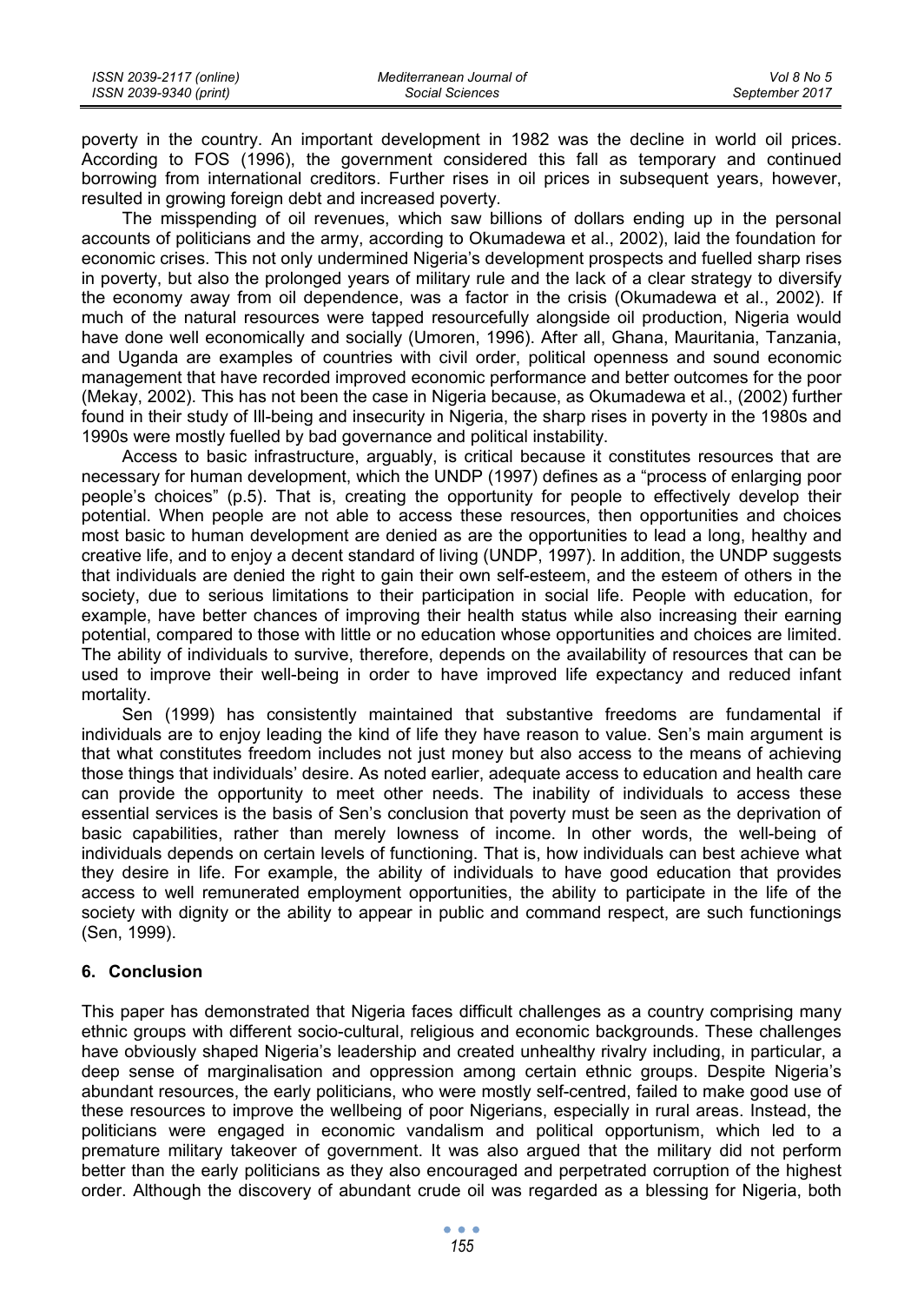politicians and the military abandoned agriculture, which was the mainstay of the country's economy, and concentrated mainly on oil export. Their inability to diversify the economy away from oil dependence led to serious economic crises when world oil prices began to fall. The rural sector was badly affected due to serious deterioration in basic services and infrastructure. This had serious impact on rural poor people who also could no longer benefit from agriculture.

#### **References**

- Adewale, S. A. (2004): An Internet-Based Telemedicine in Nigera. International Journal of Information Management, 24(3): 21.
- Adegbija, E. (2000): Saving Threatened Languages in Africa: ACase Study of Oko. In George, O. J., Amujo, O. C., Cornelius, N. (2012). Military Intervention in the Nigerian Politics and Its Impact on the Development of Managerial Elite: 1966-1979. Canadian Social Science 8 (6): 45-53.

Africa Recovery (1999): United Nations Publication, New York, 12(4):12-15.

- Ajulo, S. (1990): Reflections on Sections 51 and 91 of the 1979 Constitution of the Federal Republic of Nigeria. In George, O. J., Amujo, O. C., Cornelius, N. (2012). Military Intervention in the Nigerian Politics and Its Impact on the Development of Managerial Elite: 1966-1979. Canadian Social Science 8 (6): 45-53.
- Ali-Akpajiak, S. C. and Pyke, T. (2006): Measuring Poverty in Nigeria, Oxfam Working Papers online: www.oxfam.org.uk/what\_we\_do/resources/wp\_poverty\_nigeria.htm
- Ayiuche, A.C. (2000): Problems of Development Planning and Implementation in Nigeria. Discovery and Innovation, 12 (1-2), 12-20.
- Ehwarieme, W. (2011): The Military Factor in Nigeria's Democratic Stability, 1999–2009. Armed Forces & Society 37(3): 494-511.
- Fadayomi, T.O. (1988): Rural Poverty and Migration in Nigeria (The Impact of the Eastern Zone of Bauchi State Agricultural Development Project, Nigerian Institute of Social and Economic Research (NISER), Ibadan.

Falola, T, and Olanrewaju, S. A. (1992): Rural Development Problems in Nigeria, Avebury, Aldershot.

- Falola, T. (1999): The History of Nigeria, Greenwood Press, Westport, London.
- Federal Office of Statistics (FOS, 1996): Poverty &Welfare in Nigeria. Policy Research Working Paper Series, The World Bank.
- Gaarder, J. (1994): The Nigerian Economy- A Break from the Past. African Business, (236), 31-32.
- Herbst, J. (1996): Is Nigeria a Viable State? The Washington Quarterly, 9 (2), 151-173.
- Ikpuk, J. S. (1995): Militarisation of Politics and Neo-Colonialism: The Nigerian Experience, 1966-90. Janus Publishing Company.
- Meek, C. (1960): The Niger and the Classics: The History of a Name. In George, O. J., Amujo, O. C., Cornelius, N. (2012). Military Intervention in the Nigerian Politics and Its
- NNPC (2016): History of the Nigerian Petroleum Industry http://www.nnpcgroup.com/NNPCBusiness /BusinessInformation/OilGasinNigeria/IndustryHistory.aspx (Date visited: 16 May 2016).
- Impact on the Development of Managerial Elite: 1966-1979. Canadian Social Science 8 (6): 45-53.

Mekay, E. (2002): World Bank: Critics See Troubling Poverty Trends, Global Information Network, New York, p.1.

- New Democratic Nigeria: Agriculture (2004), Volume 5. An official publication of the Nigeria High Commission, London.
- NewAfrican YEARBOOK: 52 African Countries 1993-1994 (1994), Ninth Edition An IC Publications, London.
- Nwachukwu, L. A. and Uzoigwe, G. N. (2004): Troubled Journey: Nigeria Since the Civil War. University Press of America, New York.
- Nwagwu, E. (2002): Taming the Tiger: Civil-Military Relations Reform and the Search for Political Stability in Nigeria. University Press of America, Maryland.
- Ojo, E.O. (2009) Guarding the Guardians: A Prognosis of Panacea for Evolving Stable Civil Military Relations in Nigeria, Armed Forces & Society 35 (4) : 693-703.
- Okumadewa, F., Aina, O., Ayoola, G., Mamman, A., Nweze, N., Odebiyi, T., Shehu, D. and Zacha, J. (2002): Nigeria: Ill-Being and Insecurity. In Voices of the Poor: From Many Lands, Narayan, D. and Petesch, P. Oxford University Press, New York, pp85- 112.
- Olanrewaju, S. A. and Falola, T. (1992): Rural Development Problems in Nigeria, Avebury, Aldershot.
- Organisation of the Petroleum Exporting Countries (OPEC 2004). Member Countries: Facts and Figures.
- Osoba, S. O. (1996): Corruption in Nigeria: Historical Perspectives. Review of African Political Economy. In George, O. J., Amujo, O. C., Cornelius, N. (2012). Military Intervention in the Nigerian Politics and Its Impact on the Development of Managerial Elite: 1966-1979. Canadian Social Science 8 (6): 45-53.
- Rubin, B.R., Robinson, P. T. and Lewis, P. M. (1998): Stabilizing Nigeria: Sanctions, Incentives, and Support for Civil Society. The Century Foundation Press, New York.
- Sen, A. (1999): Development as Freedom, Oxford University Press, New York.